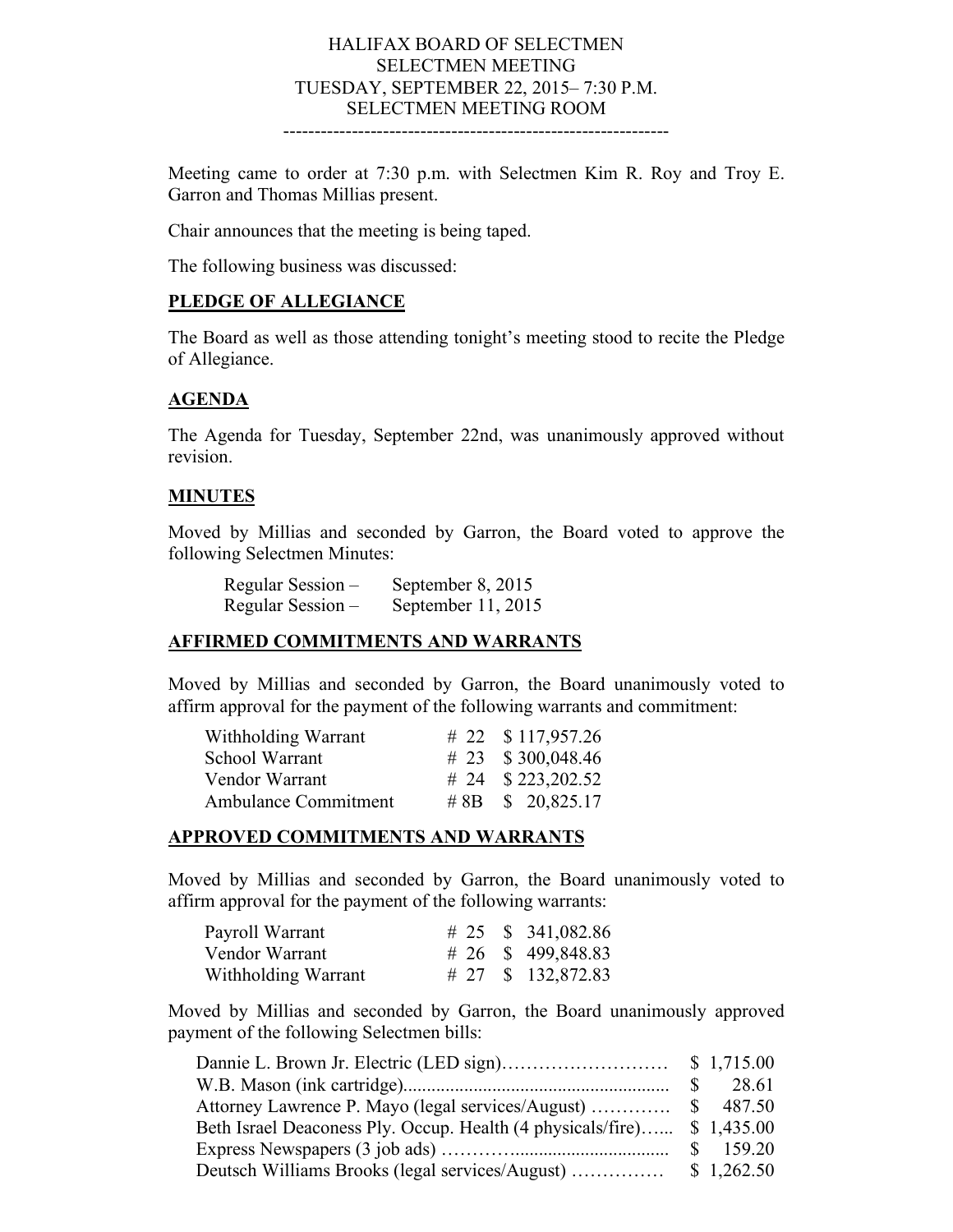Roy wanted to mention to the public that they had some unexpected issues with the sign and are waiting for a part. She stated that the messages will not be blinking and the lights will be white.

She also mentioned that The Fire Chief will be going on vacation and will have coverage while gone. Also the Fire Department will be putting on golf tournament to raise funds to purchase equipment for the Department.

# **GENERAL MAIL / DISCUSSIONS**

## Brockton Holiday Parade

Mayor Carpenter has invited all communities in Plymouth County to participate in the parade on November  $28<sup>th</sup>$  with a float, band, etc. Seelig can pass this along to the departments, Holidays in Halifax and Silver Lake. Roy asked if anyone was interested or had any ideas.

## Chapter 40B - Blackledge

Roy stated that ZBA has provided various departments with a detailed list of the exemptions and waivers requested by the developer. In Seelig's notes he is recommending that the Board submit their concerns to the Administrative Assistant who can forward them to the ZBA. Roy asked Millias if he had a chance to look at it and he said very briefly and she said that they can let Seelig know.

## Monponsett Pond Bacteria

In Seelig's notes he wanted the BOS know that after Health Agent, Cathy Drinan, replied to the earlier e-mail from Hanson's Ocean Avenue residents about the algae problem, she received another response, this one suggesting that the 1964 legislation be revised.

### Update with DEP

Roy began by saying that some progress has been made and that our hope was to have DEP help get them to open the dam gate. The legislation is very gray. They are looking at ways to get the gate open but opening the gate is not going to solve all the algae problems, however will help some to get the water flowing. If we open the sleuth gate it may bring down the pond to a level where Brockton could not pump. Brockton was invited, but could not make it therefore DEP is going to try and meet with them as they want to work with them. Brockton needs to see the state of urgency, and just to have them be a part of the momentum would be a positive thing.

Garron thanked the Watershed Association and Kim for all their help.

Roy said last week when the Lt. Governor was here to sign the Community Compact she asked if she could take a look at the ponds so Roy took her to the ponds and after seeing the ponds she was concerned as well as being able to smell the odor coming from the ponds.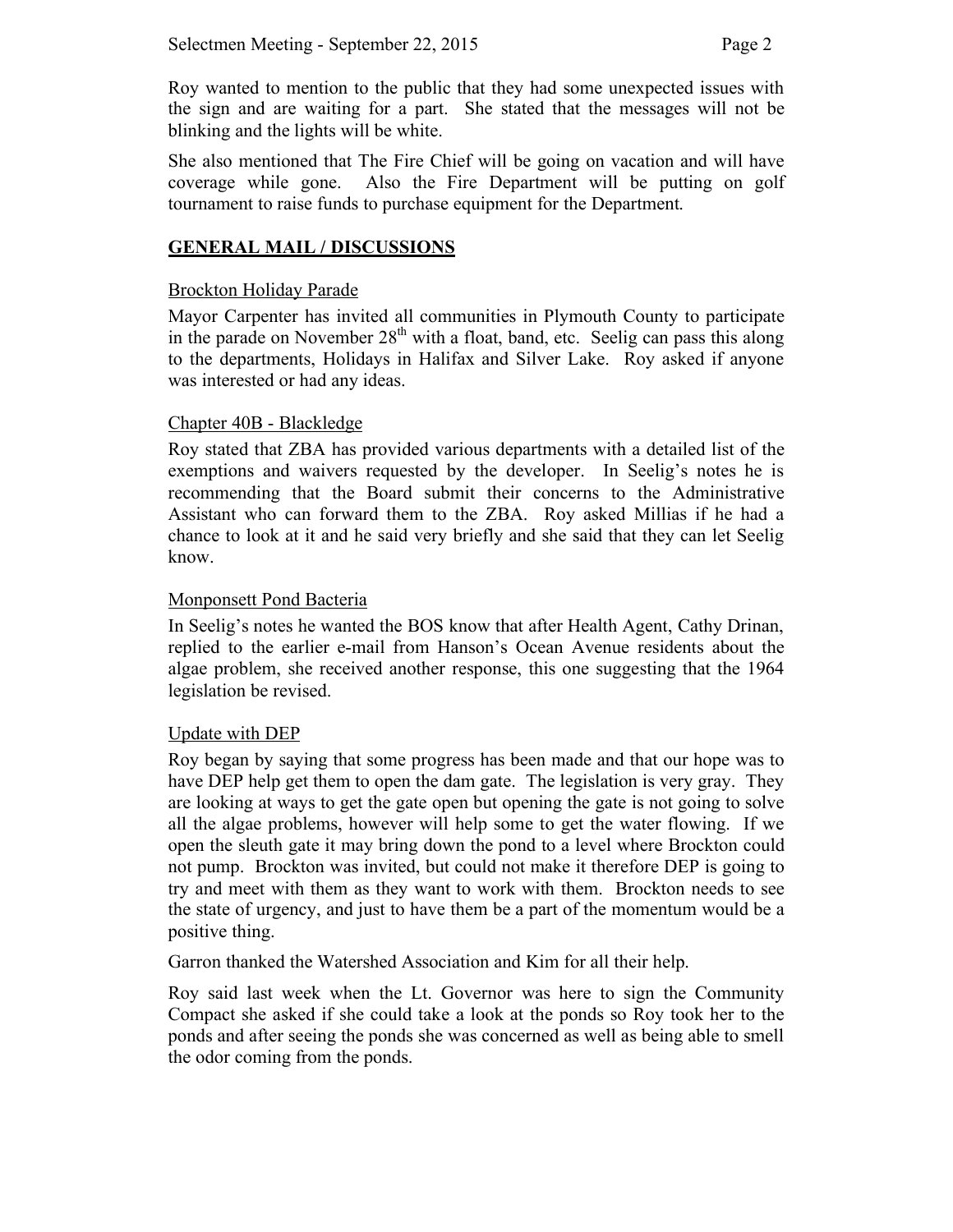# **SCHEDULED APPOINTMENTS**

## *Robert Bergstrom – Mudfest Event*

Mr. Bergstrom wanted to bring up the idea of having a bonfire the night before the Mudfest for the crew and staff sort of a meet and greet. He was thinking of having it run from 1 pm to 9 pm. Garron was concerned about the noise factor with the neighbors and Mr. Bergstrom said that he has spoken to the Police Chief and understands there is a noise ordinance until 9:00 p.m. Roy thought about the extra traffic as they would be lots of comings and goings.

Mr. Bergstrom wanted to explain that at one of the previous events a resident asked a driver to reeve it up but that was stopped right away. Chief Broderick said that the one day events have been great and there have been no problems. Chief Viveiros said he has spoken with Mr. Bergstrom and they have worked things out. For this event Mr. Bergstrom said that he will go door-to-door to notify the neighbors about it the event.

Garron asked that the burn area for the bonfire is maintained and Mr. Bergstrom said there the fire pit will be dug in the ground. He went on to say that typically these Mudfest events are two-day events and this is still a thought as he wanted to get the feel from the Board of Selectmen and is not for this event (November 2015) but maybe in the future.

Millias said he had the same concern as Garron with being careful with the fire and the neighbors and Mr. Bergstrom said that he would do a drawing of where the fire would be.

Garron had no major issues of a bonfire as long as the Chiefs are on board.

Millias asked what he did for signage and Mr. Bergstrom said that he places a sign at the end of the Hemlock Lane; one across the street and there is a banner at Dave's Automotive.

Moved by Garron and seconded by Millias the Board unanimously voted to approve a live entertainment permit for the Mudfest event to take place on November 8, 2015.

In closing Mr. Bergstrom said he will get some gather some information about the *2 day event* and get it to the BOS. If the Board does not see him at their next meeting that means he will not be doing it this year but may do it for his spring/summer event.

### *Trisha Thomas – Dog Hearing*

At 8:00 p.m., in accordance with MGL Chapter 140, Section 157, Roy opened a hearing to address an incident where a dog owned by Trisha Thomas bit a nine year old girl on the face. The hearing was held at the request of the Board of Selectmen.

The following individuals were present and sworn in by Notary Public Pamela J. McSherry:

| Trisha Thomas  | Dog Owner - 10 Harvest Lane |
|----------------|-----------------------------|
| Michael Thomas | 10 Harvest Lane             |

*Roy*:

So according to my notes we don't have the official forms I typically would have in the document and so we had an event that you're one year old …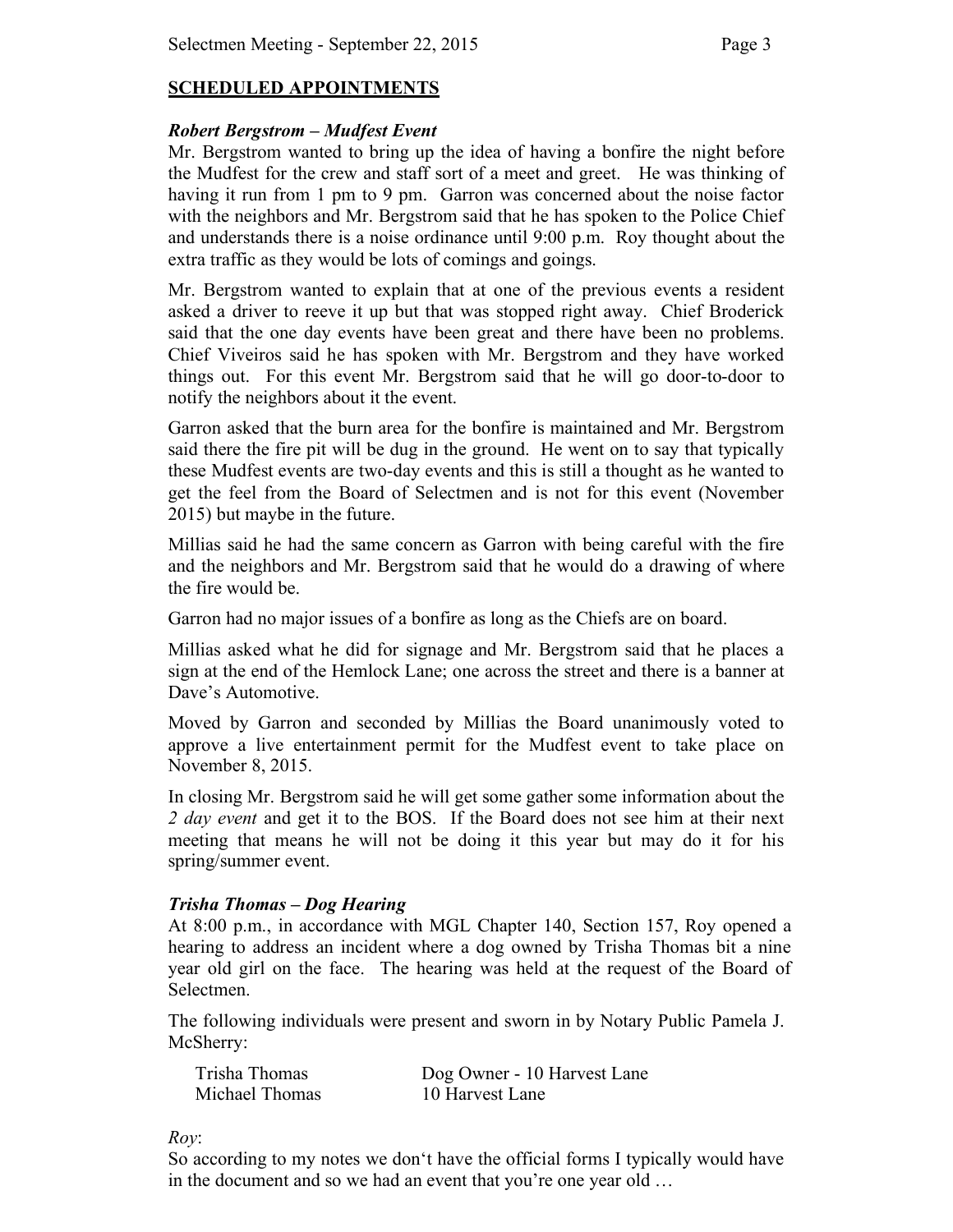*Garron*: One and half year old

*Roy*: Dog scratched and bit a nine year old.

*Trisha Thomas*: We actually don't know if it was a scratch or a bite

# *Roy*: Okay

# *Trisha Thomas*:

It's my niece and she's seven and nobody was out there. My cousin was our deck is kind of a "L" shape so my cousin was sitting at the table facing like out towards the pool and my daughter was sitting facing the door. My niece came in the house went out on the deck and the door slammed the dog got up and then my daughter screamed "Julia" and Julia screamed "Katelyn" and they went over and they were jumping and hugging and something happened with the dog and my cousin said he heard my niece kind of scream like something and he jumped up and he turned and he said all he saw was the dog like just standing two feet away staring at them wagging his tail. So we don't know I mean she did end up ya know getting some marks on her face. She had ah

# *Michael Thomas*: stitches

# *Trisha Thomas*:

Ya she did have four stitches but nobody really saw I mean nobody saw what happened. There was no barking there was no growling. I mean the dog is ...

*Michael Thomas*: She'd been around a couple of times.

*Garron*: So how long have you had the dog?

*Trisha Thomas*: We've had him since he was nine weeks.

*Millias*: and how old is you dog now

*Trisha Thomas*:

He's one and a half. He's just barely sixteen months. We bought him from a breeder. A very reputable breeder. I did a lot of research on this particular breeder on this breed. I don't know. I mean the ironic thing is we had called the trainer just because um even commands ya know with my kids he doesn't listen to them when they tell him to sit he kind of looks at them like whatever. So I had called a trainer and was kind of just delaying sending him and then this happened. So know he's officially going to boarding school for a week.

*Garron*: How tall is you're nine year old?

*Trisha Thomas*: She is 48 inches cuz she exactly Katelyn's

*Michael Thomas*: Ya right around ya

*Garron*: So the dog stood up on its hind legs so it easily

*Michael Thomas*: Get scraped

*Trisha Thomas*: and he's a hundred pounds

*Garron*: Were there bite mark under the chin?

*Trisha Thomas*: Nothing

*Garron*: Any marks on the chin or just on the cheek?

*Trisha Thomas*: It just looked like it was scratched down something hooked

*Garron*: Because if it had bit her

*Trisha Thomas*: There would have been

*Garron*: A distinct marks on both.

*Michael Thomas*:

There was nothing under the chin actually the doctor I think asked (inaudible).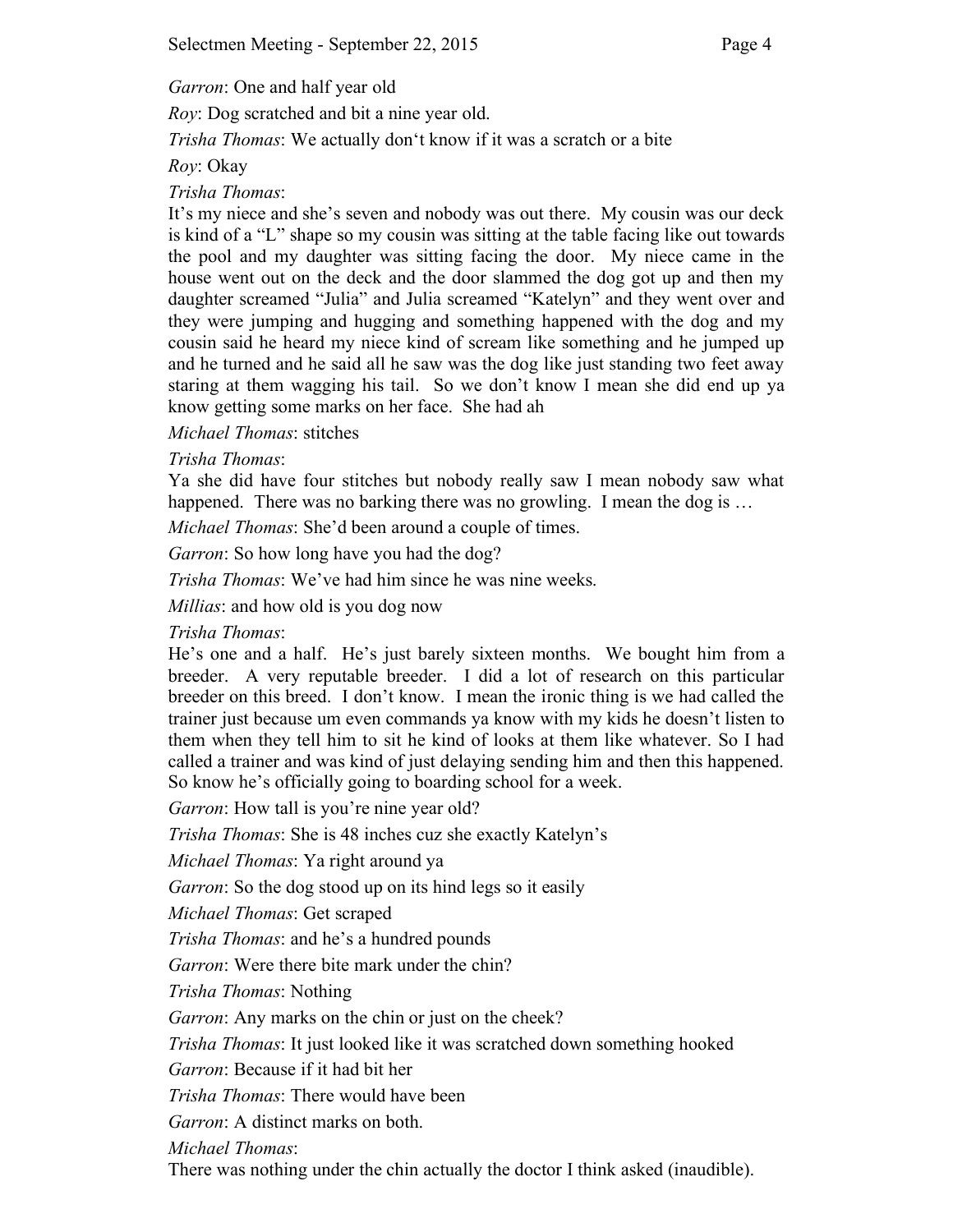*Trisha Thomas*: Ya and again

*Michael Thomas*: And the dog officer asked the same question.

*Trisha Thomas*:

And the trainer cause the trainer was out. There was just scratches and then something like …

*Garron*: From one of the dew claw something got caught

*Millias*: It wasn't a paw or something?

*Trisha Thomas*: ya

*Garron*:

Well you have the dew claw in the back is sharp it (inaudible) wear down.

*Trisha Thomas*: I mean he's never

*Garron*: How's she doing now?

*Trisha Thomas*: How is she doing?

*Garron*: ya

*Trisha Thomas*:

I mean she's fine. It's healing and my sister said when they went to the hospital the doctor said if we don't stitch it it would more obvious she said if we just stitch it then with anything its gonna be like a hair line so it wasn't something that was so wide there was no option.

*Garron*: So she'll still be in Miss Americas contest next year

*Trisha Thomas*: She still will be.

*Garron*: That's important

*Trisha Thomas*:

And this is a dog we've taken him to groomers like we're last minute like this dog needs a bath we'd call four or five different Petcos take him in no one's ever said he was aggressive he's snapped nothing. I mean he's ....

*Garron*: This is not the first time he's been around a lot of people?

*Trisha Thomas*: No

*Michael Thomas*: No. Especially her she been over the house several times.

*Trisha Thomas*:

No ya. I mean we do we have 10 x 12 kennel in the backyard and all summer when kids had friends over I always just locked him in the kennel I mean he's fine there he's got his house but just kind of just knowing dogs they get excited with noises. I've always locked him in there and I don't even know why he wasn't in there that day. I I I don't know.

*Millias*:

It's funny I keep I was thinking back to when my daughter was eight nine years old there isn't anything louder than a couple of eight or nine year old girls when they start screaming.

*Trisha Thomas*: And jumping and hugging

*Millias*: And jumping. I can see the dog getting excited.

*Garron*:

Especially if it sitting there wagging its tail like that. Ya know what I'm saying *Michael Thomas*: Ya

*Trisha Thomas*: um hum well ya I I. Listen I've been sick over it I mean …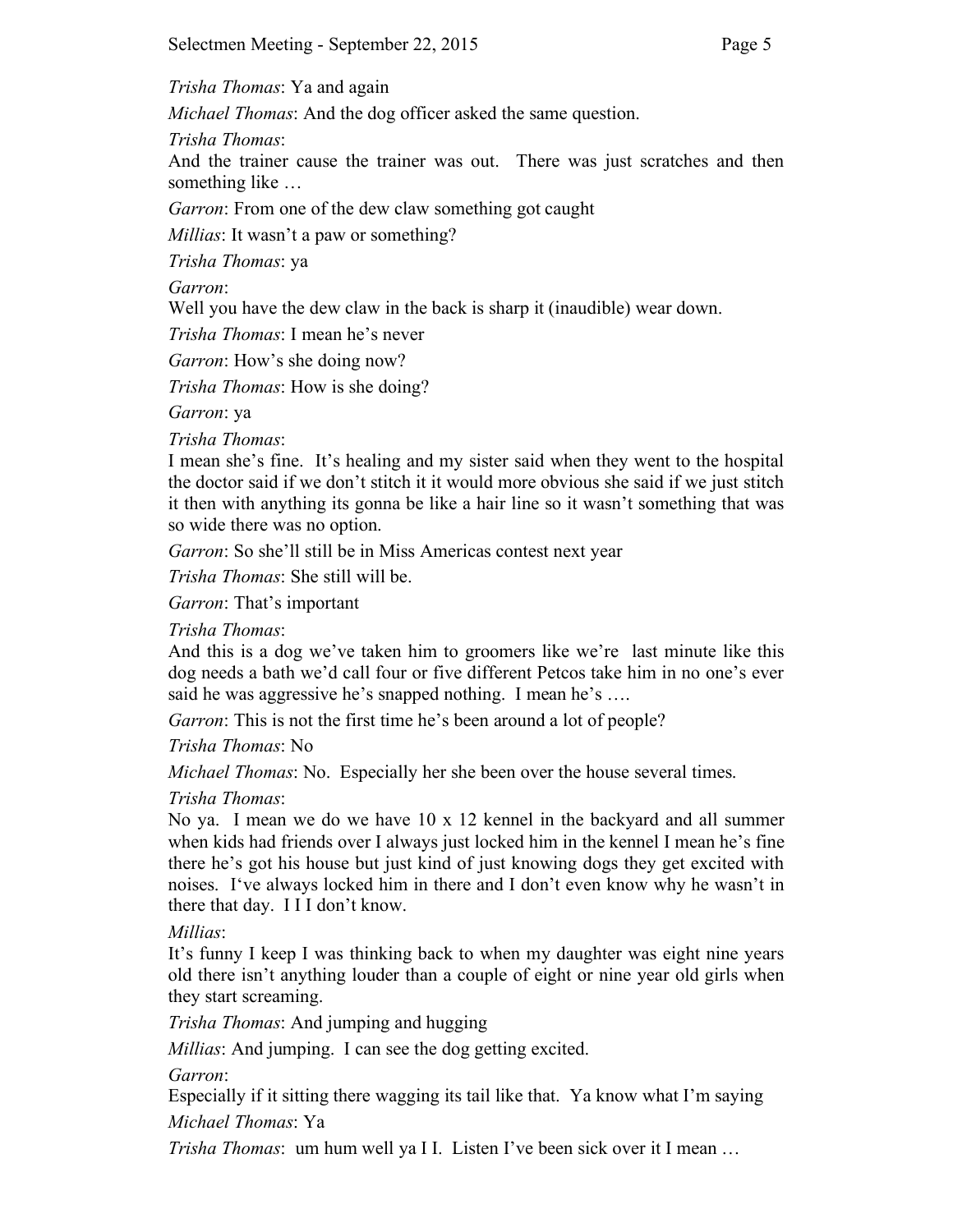#### *Garron*:

Well you've answered several of my questions that you do have a containment area for kennel

*Trisha Thomas*:

Our yards all fenced in too we have it completely fenced in and he's got the separate …

*Garron*: Have you now arranged to send the dog for training?

*Trisha Thomas*: Yes

*Garron*: Okay

*Trisha Thomas* he's' going October  $13<sup>th</sup>$  to the  $20<sup>th</sup>$  and he'll live with the trainer

*Roy*: Oh

*Millias*: Perfect

*Trisha Thomas*: Ya

*Garron*:

Will the trainer be working your daughter or your son also when the dog comes back?

*Trisha Thomas*: When he comes back ya.

*Michael Thomas*:

They do four or five sessions of training with you once the dog returns and then they provide a lifetime guarantee.

*Garron*: But that's important a lot of trainers don't do that

*Trisha Thomas*: Ya I know

*Michael Thomas*:

Well they have a lifetime guarantee like if you have an issue dog they'll come back at any point in time like if it's a year for now or two years from now to go over anything else you need to go over.

*Millias*: And no previous incidents?

*Trisha Thomas*: Ya no

*Roy*: It's terrific that he will take him for the week and really have time to access.

*Trisha Thomas*:

Ya. They'll be three dogs he said they try to group them with like dogs with the same age of the same kind of issues and the trainer seemed to feel like that he just too big for those puppy behaviors. I mean to …

*Garron*:

So Weimaraners are very high spirited dogs because they're breed to hunt and they need the room to exercise around. My brother owned two of them for many years so.

*Trisha Thomas*: They're good dogs

*Garron*: There a good dog but and they're very dedicated to only one or two people.

*Michael Thomas*: Ya

*Trisha Thomas*: Ah hum

*Garron*:

So that's why I asked whether that you train with the kids too because if they're dedicated listens to you cause he listens to the voice and a different voice they looks that's my height I don't know what's up.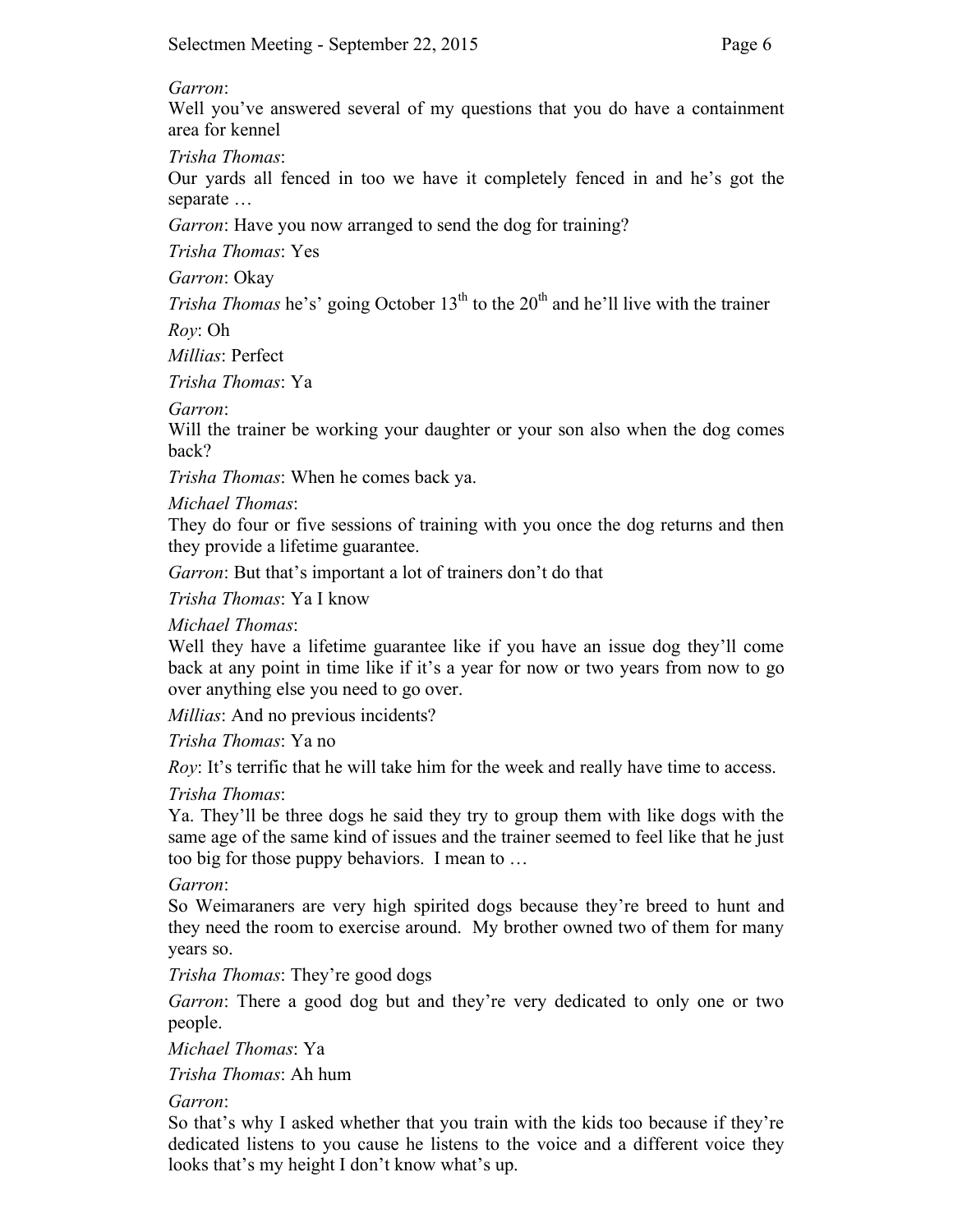### *Trisha Thomas*:

Well he listens to my seven year old it's my eight and ten year old he does he's like whatever. My seven year old she tells him to sit and he sits.

*Michael Thomas*: And she's loud

*Trisha Thomas*: Ya she is loud he's afraid of her.

*Garron*:

Well it sounds as if I think that based on what I've heard here even though it's something that has been taken care of but I still I think we still should issue a warning that we do have a leash law in town the dog to be under control by someone an adult at all times so it's not to cause any further injuries. It sounds like the dog jumped up and scratched her.

*Trisha Thomas*: Ya

*Michael Thomas*: Ya

*Trisha Thomas*:

That's the only thing that makes sense to me because I've never …

*Garron*:

Well if he had bit her especially a small face that whole chin would have been ... inaudible

*Trisha Thomas*: Ya

*Garron*: Not just a scratch but there would have been a rip.

*Trisha Thomas*:

Ya and that's what the trainer seemed to think too. I thought the dog officer was gonna to be here I had spoken to two of them one of them came out and saw the dog and they took him off the quarantine.

*Garron*: Well we have the police chief here.

*Trisha Thomas*: Oh okay.

*Garron*: Just in case you guys get out of hand.

*Trisha Thomas*: Well that's better.

*Chief Broderick*:

I apologize we don't have the paperwork I know I know the report was done and I can apologize for not having it for the Board.

*Garron*: I have, I have, I have a typed report here.

*Roy*:

Ya but it's but it's, what happened was the bite occurred when Noreen was on vacation.

*McSherry*: Noreen did do up a letter.

*Roy*:

Right so we have a letter from Noreen but it wasn't logged in the police it wasn't in …

*Chief Broderick*: I thought she did the Board's form

*McSherry*: In the questionnaire

*Roy*:

The call was not logged like it typically would with IMC. That format wasn't here.

*Chief Broderick*: Okay

*Roy*: Ya no big deal we have all the information that we need.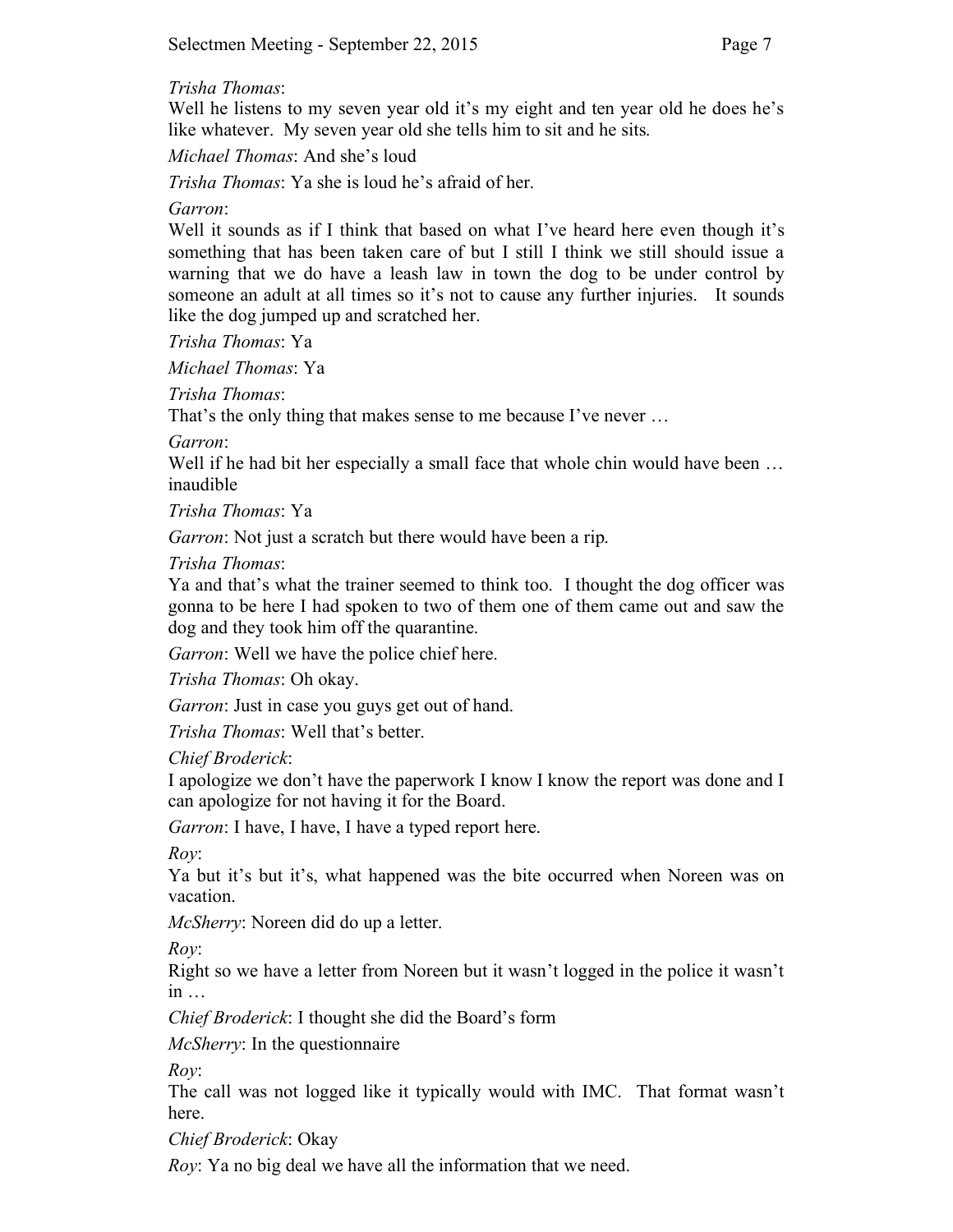## *Garron*:

Well as I was going to state it seems as though we have some very responsible individuals unfortunately not everybody comes before us to do the type of thing you're doing. I would say that we send a letter to them about the leash law and the fact that the dog be under some kind of control with adults and that all times unless something come forward and list if there further incidences then we'll review it again.

*Roy*: Keep doing what you're doing Trisha Thomas: Okay Roy: Good luck with dog school *Garron*: What's the dog's name? *Trisha Thomas*: Brody *Millias*: Brody, ya. *Garron*: That's why the dog jumped up, no *Roy*: No and that's a motion *Trisha Thomas*: My daughter named him. *Roy*: Is that a second Tom *Millias*: Oh I'm sorry yes that's a second *Roy*: Any further discussion? *Garron*: No *Roy*: All those in favor *Millias*: Aye *Roy*: Aye *Garron*: Did you consult the dog before you gave him the name? Aye *Trisha Thomas*: No *Roy*: Thanks so much for coming in *Trisha Thomas*: Thank you. *Garron*: That's why I call it a people hearing because the dog really can't do anything that people don't allow them to do. Thank you. *Roy*: Good luck. *Millias*: Good night.

# **GENERAL MAIL / DISCUSSIONS (CONTINUED)**

# 471 Monponsett Street

The Fire Chief has sent Seelig a photograph showing that the fire hydrant by the above property has been blocked again along with tires that are accumulating. Seelig went by Friday and nothing had changed therefore he is recommending that a certified letter.

Roy said that we have talked about this property quite a bit, letters have been sent and nothing changes.

Garron thinks a certified letter should be sent and said that the homeowner has put up a fence but you can still see behind it.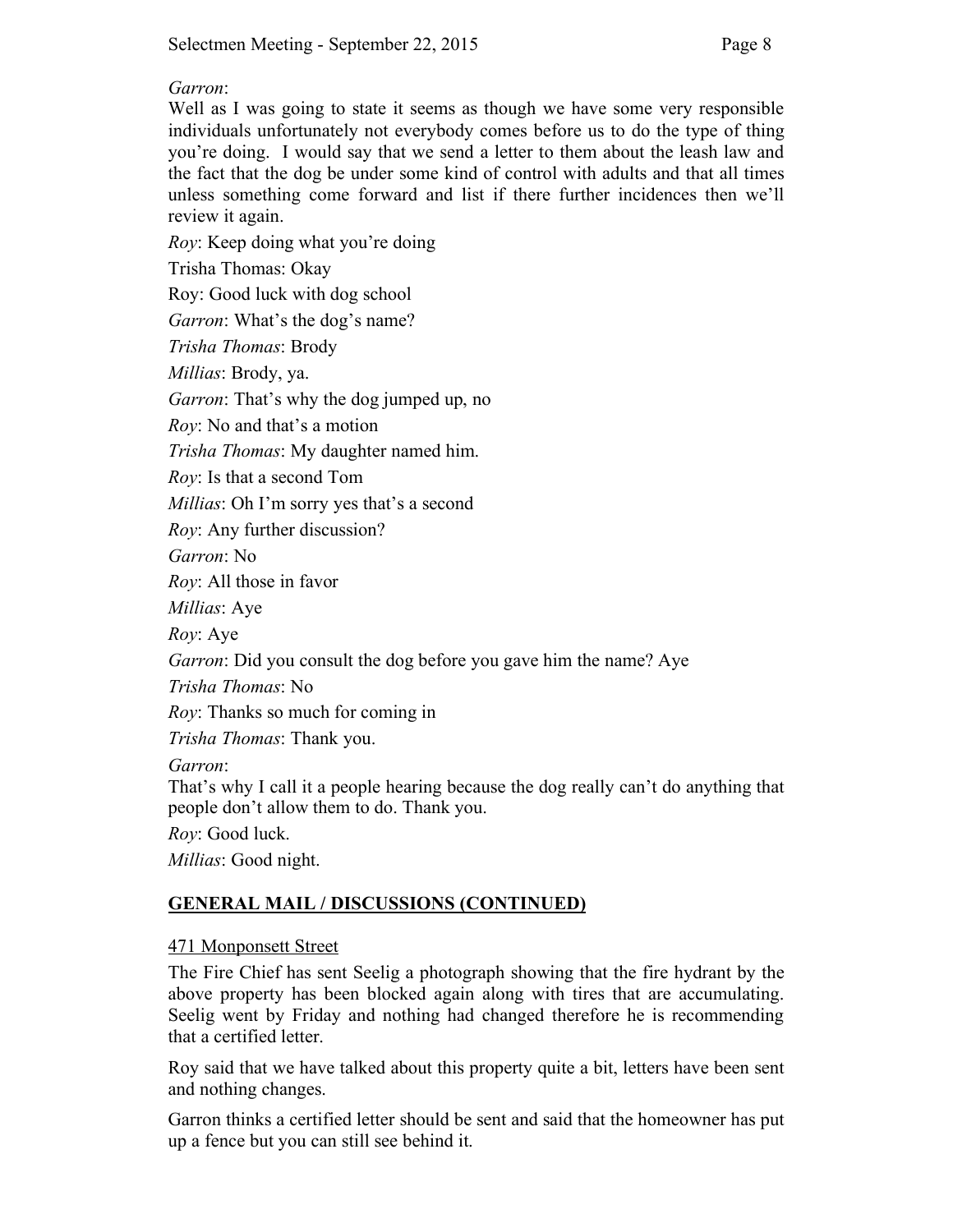Millias said he has given these people every opportunity and the hydrant has been blocked numerous times, nothing has worked. We have given them every opportunity, we have been kind, and nothing has been done.

Moved by Garron and seconded by Millias, the Board unanimously voted to send a certified letter saying that fine are going to start to be assessed.

# A-Plus in Middleboro

Seelig is waiting to hear back from the Middleborough Health Department about the status of complaints from residents in Middleborough and Halifax about odors coming from the facility. Garron asked if our Health Agent been out there and Roy said we could ask Seelig. Chief Broderick said that he has been out there and the piles have been cleared.

## Monponsett/Brockton Water Department Budget

In August or September, the Brockton City Council approved a budget for the Brockton Water department. Brian Creedon said that any money for work by Brockton at Monponsett Pond would be in the "Water Enterprise EPA/DEP Mandates". The FY14 budget had \$70,000 and the FY15 budget had \$139,800, which neither of these amounts included any money for Monponsett. The Water Department requested \$70,000 for FY2016 (same as FY14 but less then FY15) and the City Council cut this line item down to \$20,000.

The City Council, according to Brian Creedon, is considering an increase in the water rates for Brockton. If it approves the increase, then it may consider increasing this line item. If that occurs, some money may be available for Monponsett but nothing will happen until the Water Commission develops a five year work plan for all operations of the Water Department.

Seelig recommends that the Board send a letter to Mayor Carpenter, the Brockton City Council and the Brockton Water Commission requesting that the FY16 budget be revised to include a separate line item (\$500,000) for improving the water quality of Monponsett Pond so that there are no pond closings or advisories, since this is a primary responsibility for the city in connection with the diversion of water from Monponsett Pond. Roy said that they can open the gate to the dam, which does not cost any money to do.

### Agricultural Commission

One person has sent in a talent bank form so far. Seelig will invite her and anyone else who indicates any interest to meet with the selectmen on October 13<sup>th</sup>. Roy said that she has reached out to Terry Carman and she was unaware that we were asking and will apply.

### State Primary Election Warrant

Moved by Garron and seconded by Millias, the Board unanimously voted to sign the State Primary Election warrant.

### Surplus Vehicles/Police and Fire

The Police Chief would like a 2014 Ford Explorer and 2007 Ford 500 Sedan declared as surplus. The Fire Chief would like the 2014 Ford Explorer to replace the 1986 Chevy Blazer and the 2007 Dodge Charger. Millias asked if there were and expenses needed for the Explorer and Chief Broderick said no.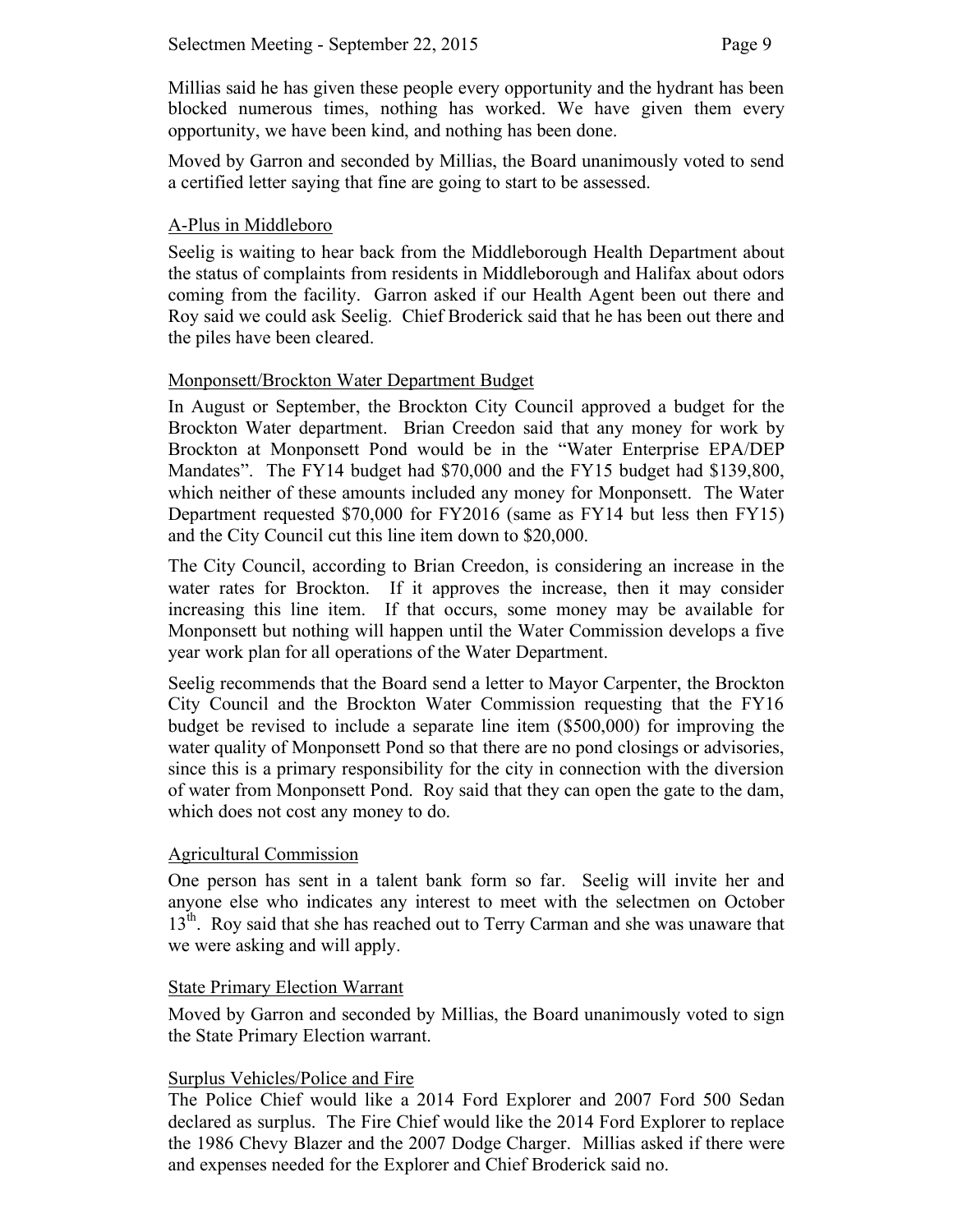Moved by Garron and seconded by Millias, the Board unanimously voted to declare the 2007 Ford 500 Sedan and the 2014 Ford Explorer Utility as surplus.

Moved by Garron and seconded by Millias, the Board unanimously voted to replace the 1986 Chevy Blazer and the 2007 Dodge Charger with the 2014 Explorer Utility.

### Finance Committee Resignation – Peg Fitzgerald

The Board received Peg Fitzgerald's resignation from the Finance Committee. Garron regretted accepting her resignation and suggested that a certificate be given to her citing the many years she has served. Roy added that she was so instrumental to this Town and Millias said that the Town would not be where they are without her efforts. Garron hopes people realize all she has done and if they see her to thank her.

Moved by Garron and seconded by Millias, the Board unanimously voted with regret to accept her resignation and that a letter and certificate be sent to her.

# **SCHEDULED APPOINTMENTS (CONTINUED)**

## *William Kelly – Assistant Building Inspector Interview*

Building Inspector Robert Piccirilli is recommending that William Kelly be appointed as the Assistant Building Inspector.

The Board asked Mr. Kelly to tell them a little bit about himself and he began by saying that he grew up in Pembroke and moved to Halifax ten years ago. He is raising his kids here and said that Halifax is a nice town where he plans on staying. He continued to say that he has been doing construction for thirty years and has been approved by the State to be qualified for a position of Local Inspector and would like to pursue that.

Roy stated that he had a very impressive resume and pointed out that he has been a call firefighter for 29 years in Pembroke. Roy asked if he had the time to do this and he said he does and feels that he can be an asset to the Town.

Millias said that he has gotten to know Bill and he is very qualified for this position. He has the ability to communicate with people and the demeanor to serve the Town.

Mr. Piccirilli said that he had the opportunity to interview him and is very qualified for the position.

Roy mentioned that he is involved with the Boy Scouts here in town and he said that was correct.

Moved by Millias and seconded by Garron, the Board unanimously voted to appoint William Kelly as the Assistant Building Inspector, with a term to expire June 30, 2016.

# **GENERAL MAIL / DISCUSSIONS (CONTINUED)**

### Site Plan Review – 640 Plymouth Street

The Board was given site plans (for a garage) to review for the above address, vacant land at Curtin Oil. Comments are needed by October 15<sup>th</sup>. Seelig is concerned about the traffic seeing as the site is one lot away from Thompson Street and Cranberry Drive is just west on the other side of the road.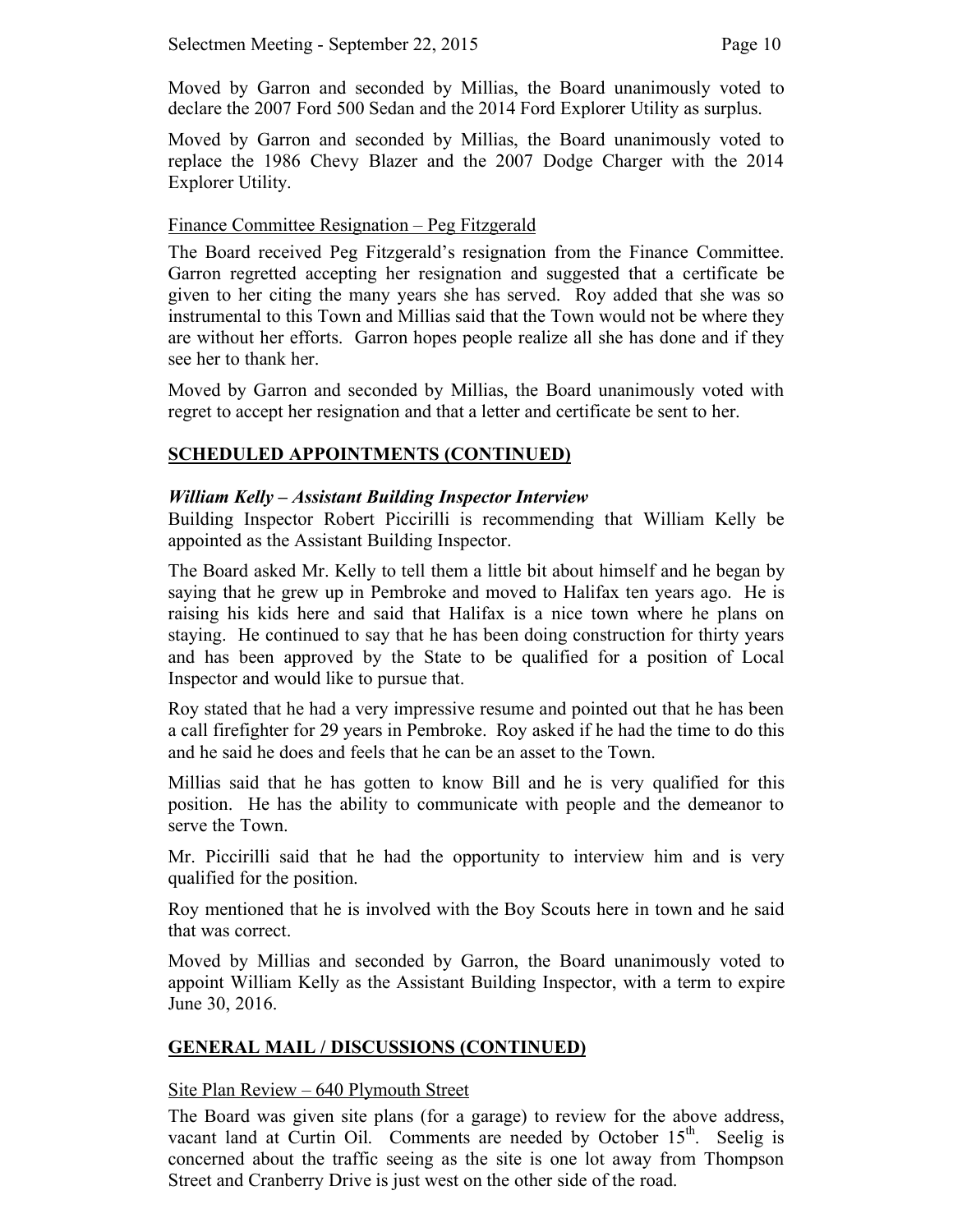Garron did not think that there would be more traffic and Millias added that this will give shelter to his trucks.

# Cable Compact/Revised Agreement

A revised agreement incorporating Plympton into the Compact needs to be signed by the Board.

Moved by Garron and seconded by Millias, the Board unanimously voted to sign the grant agreement between Carver Community Access Television, Inc. and the cable television license issuing of the Towns of Carver, Halifax and Plympton regarding a three town regional access corporation.

## Fuel Storage Permits

Kozhaya Nessralla has not renewed his fuel storage permits but The Halifax Country Club has. Seelig plans on setting up a revocation hearing for the Mr. Nessralla permit on October  $13<sup>th</sup>$ .

## 7 Autumn Lane

John Drolette was scheduled to come in this evening but called the office this afternoon to say to he would not be able to attend.

### Seelig's Notes

Eastern Bank refuses to discuss the disposition of the property citing privacy laws. That leaves the Town going down two roads which can be done at the same time:

- 1) Contact Jake Development and request a status report/update/schedule for finishing work on the lot and the subdivision. I think that this is pro forma simply because if anything was going to happen it would have, but it is good to have this on the record.
- 2) Contact counsel (land use and/or Attorney Mayo) on whether the Town can successfully sue Jake Development. The Town continues to "hold" 7 Autumn Land (Map 25, Lot 12A) and Jake cannot develop it until it completes the infrastructure/road work, probably amounting to \$100,000 or so. The Town does not want the lot (it is worth \$137,600) because, I suspect, we'd get into eminent domain issues and there is no certainty that anyone will pay this price for the land. The suit probably would need to be on the basis of Jake Development failing in its obligations to complete the work on the subdivision in a timely manner, leaving the Town with the responsibility of completing the work. The Town would want the money necessary to complete the work along with the transfer of ownership of the right-of-way so that the Town could legally spend the money from Jake Development.

Settlement in this fashion would not include development of the lot and any abutter who felt harmed by the lack of development, the erosion on the slope, etc., would have to file a separate suit against Jake Development for damages to the value of their own property.

But, the initial question to counsel would be whether any of this is possible and whether the Town has a realistic chance of winning such a suit. In addition, my guess is that the Town will spend in the low five-figures pursuing the suit (I'm not sure whether the town can include these costs in its request for damages.)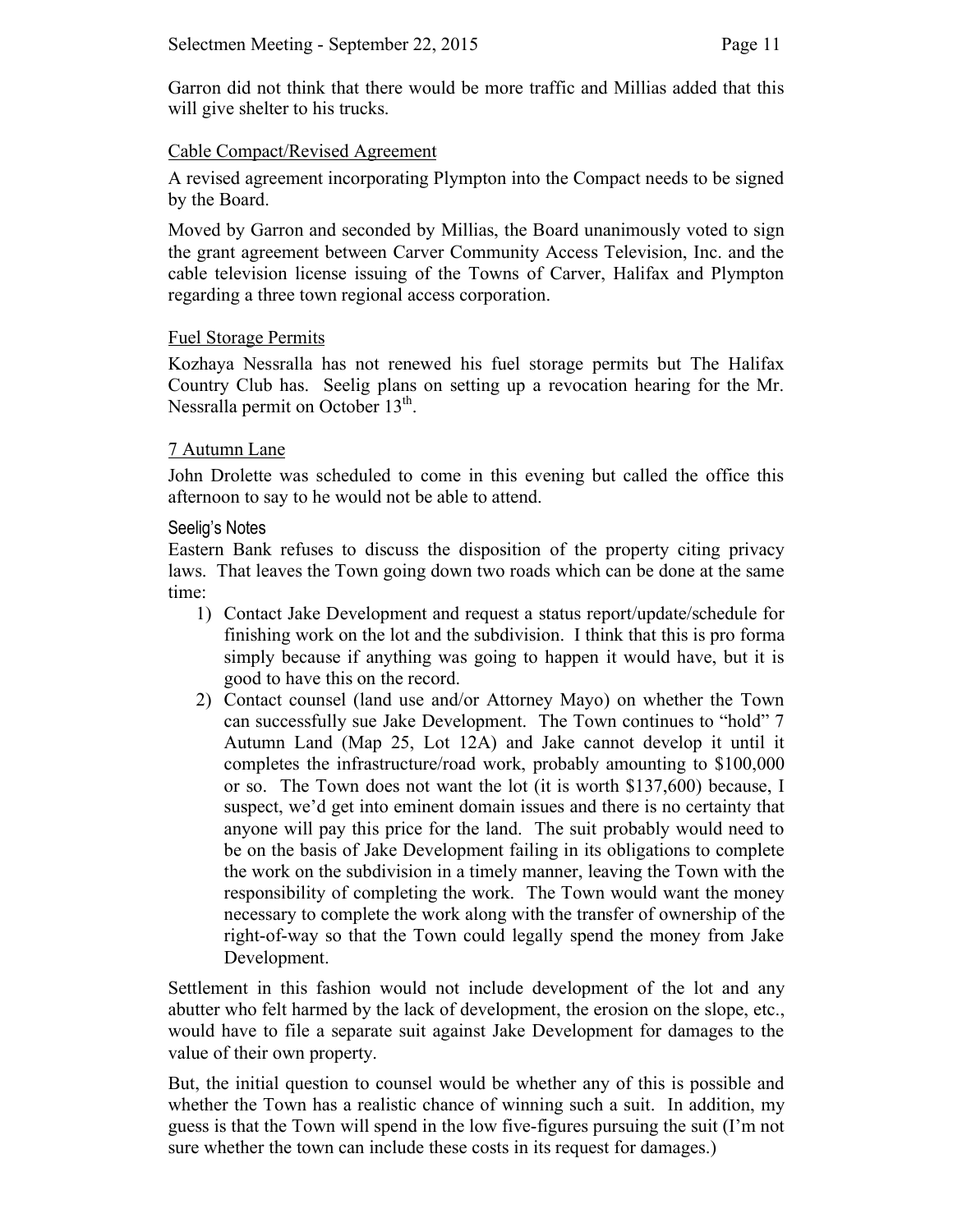Seelig is not concerned about the long, drawn out process of a suit since it has been a decade since the subdivision plan was approved. But even if the Town wins, a second suit might be needed if Jake Development does not come up with the cash.

Garron said until the person fixes the road, we really cannot do anything unless we contact Town Counsel.

Millias said the owners don't want to get involved and the Bank does not want to foreclose because then the property would be theirs. He suggested contacting an attorney to see what the Town's options are.

### Dog Bite **-** 16 Ocean Avenue

A hearing will be set up for October  $13<sup>th</sup>$  for the above incident.

## Chapter 90 Forms

The Board needs to sign the Chapter 90 Report and Reimbursement forms for work that has been done on Route 58 this past summer. Millias had some concerns with a couple of manhole covers and asked to check with the Highway Surveyor to make sure they are okay.

Moved by Garron and seconded by Millias, the Board unanimously voted to sign the Chapter 90 forms have the Selectmen Assistant ask the Highway Surveyor if he has gone over the road completely.

## OCPC/Local Technical Assistance/Halifax Internet

As part of a local technical assistance grant, OCPC looked at the feasibility of the Town constructing its own Internet service. Seelig plans on talking with OCPC about this and coming back to the Board in October. Copies of the report were given to each BOS.

# OCPC/Business Marketing Strategy

OCPC also produced a report about how the Town can assist current businesses and attract new businesses. Copies of the report were given to each BOS to be discussed at the Board's meeting on October  $13<sup>th</sup>$  and then if there are interested parties have them come in on October  $27<sup>th</sup>$ .

# Campaigning and Fundraising at Recycling Center

Seelig asked Town Counsel to analyze this issue because of a request from a staff member of one of the candidates running for the state senate seat. His initial reaction was to prohibit it as he believed that there is safety and liability issues given how restrictive the space is at the recycling center (lots of moving vehicles within a small area and if something happens the Town will be paying the cost).

This past weekend there was a table at the recycling center gathering signatures for a state referendum campaign. Seelig was not contacted about this and does not know if Susan Johnston was.

Earlier this week, the Monponsett Watershed Association asked about having a membership/fundraising table on a Saturday in October.

Seelig feels the Board should approve a formal policy following one of the following two paths: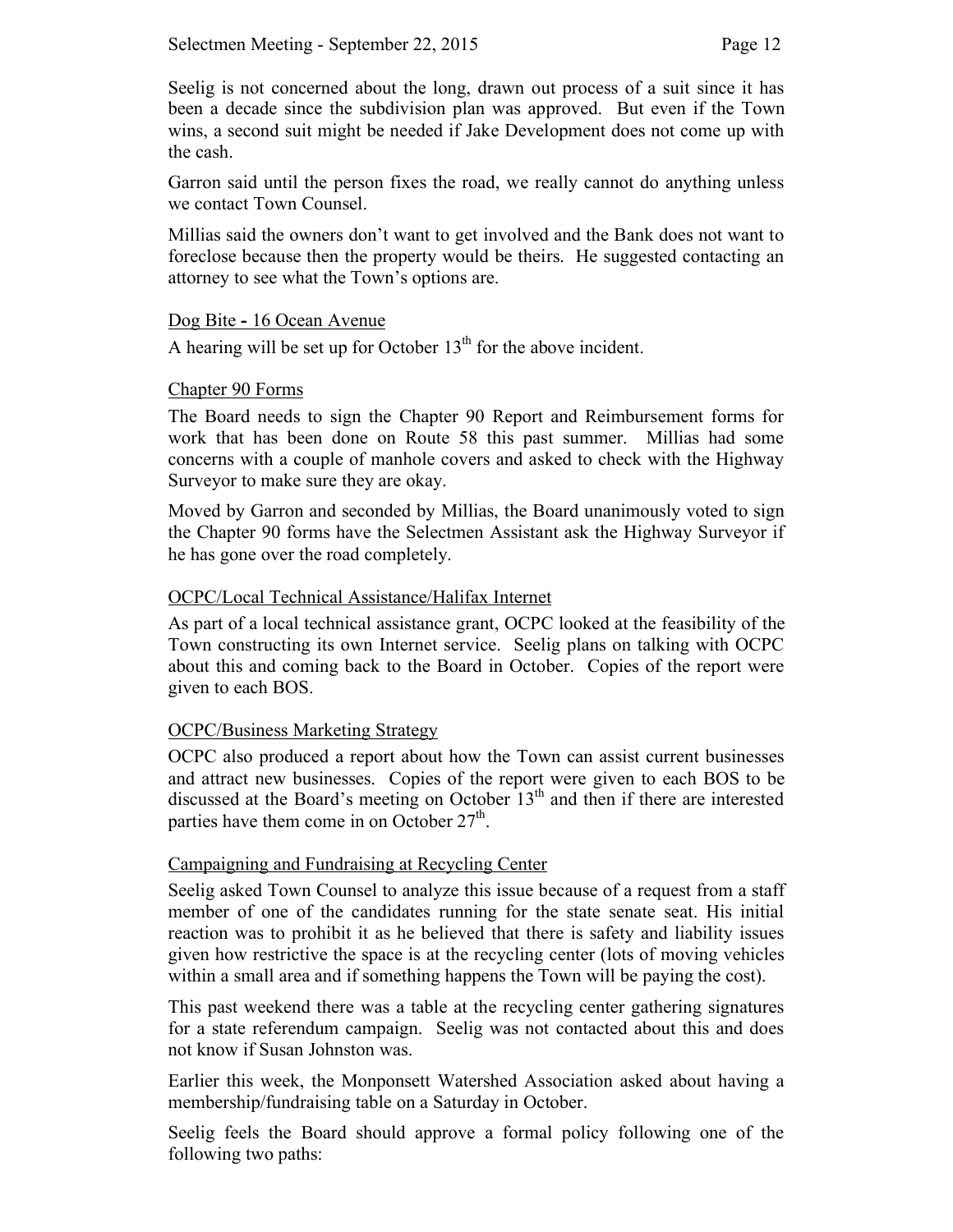- a) Everything should be prohibited and all staff informed of this
- or
- b) Everything is allowed but that campaigners, whether candidates, staff, people gathering signatures, etc., fundraisers, etc. have assigned area at the center and are not allowed to engage in activities outside that specific area. The Board may want to have anyone who wishes to campaign or fundraise at the recycling center, notify the recycling coordinator no later than 72 hours before the date and sign a release form, holding the Town harmless from any losses suffered by the campaigners/fundraisers and indemnifying the Town for any losses caused by the campaigners/fundraisers.

Seelig would prefer "a" and is aware that it might involve some negative reactions but is okay with "b" however, the Board of Selectmen and/or the Highway Surveyor will need to write up a written policy that the staff can enforce.

Garron said that he has seen fundraising down there and they have never come before the Board. He thinks there should be rules as to where they stand. He suggested checking the law and Millias agreed. Millias asked if they have the right to do this and if so, we cannot say one can do it but others cannot and suggested maybe not have individuals being approached but have them go to the table themselves.

Roy liked the idea that they sign disclosures and she said that the town by-laws say that permission to use town property must go before the Board of Selectmen. She said that the Highway Surveyor should be involved in this and Millias agreed.

The Board would like Seelig to check to see what the law allows people to do on public property.

# **SCHEDULED APPOINTMENTS (CONTINUED)**

# *Chief Broderick – Personnel Issue*

The chief said that he has been approached by the Unions and asked if he would be willing to put a particular officer on as a Special to do only details. He wanted to let the Board of Selectmen aware that he is entertaining this thought and will getting something together the next few days and meet with the Board of Selectmen at their next meeting.

Garron asked if this was opening Pandora's Box and the chief said this is a onetime deal and is not setting precedence. He is okay with having this person come on and wanted to get the Boards feeling on this. Garron said he would like something in writing from the Union and the chief said that was not a problem.

Roy asked what the positive side would be for his department and the chief said that they are still catching up as it has only been a couple of weeks since having a full staff. Roy said if it is approved by the Board of Selectmen, we want to put in motion exactly what this Special would be doing.

The Board thanked him for coming in to let them know of his intentions.

### Patrol Officer Fundraiser

The Halifax Patrolmen's Association is currently running a fundraiser. Residents in the area have been, and will continue to receive phone calls pertaining to the fundraiser, until its completion. Any questions/concerns can be directed to Officer Schleiff.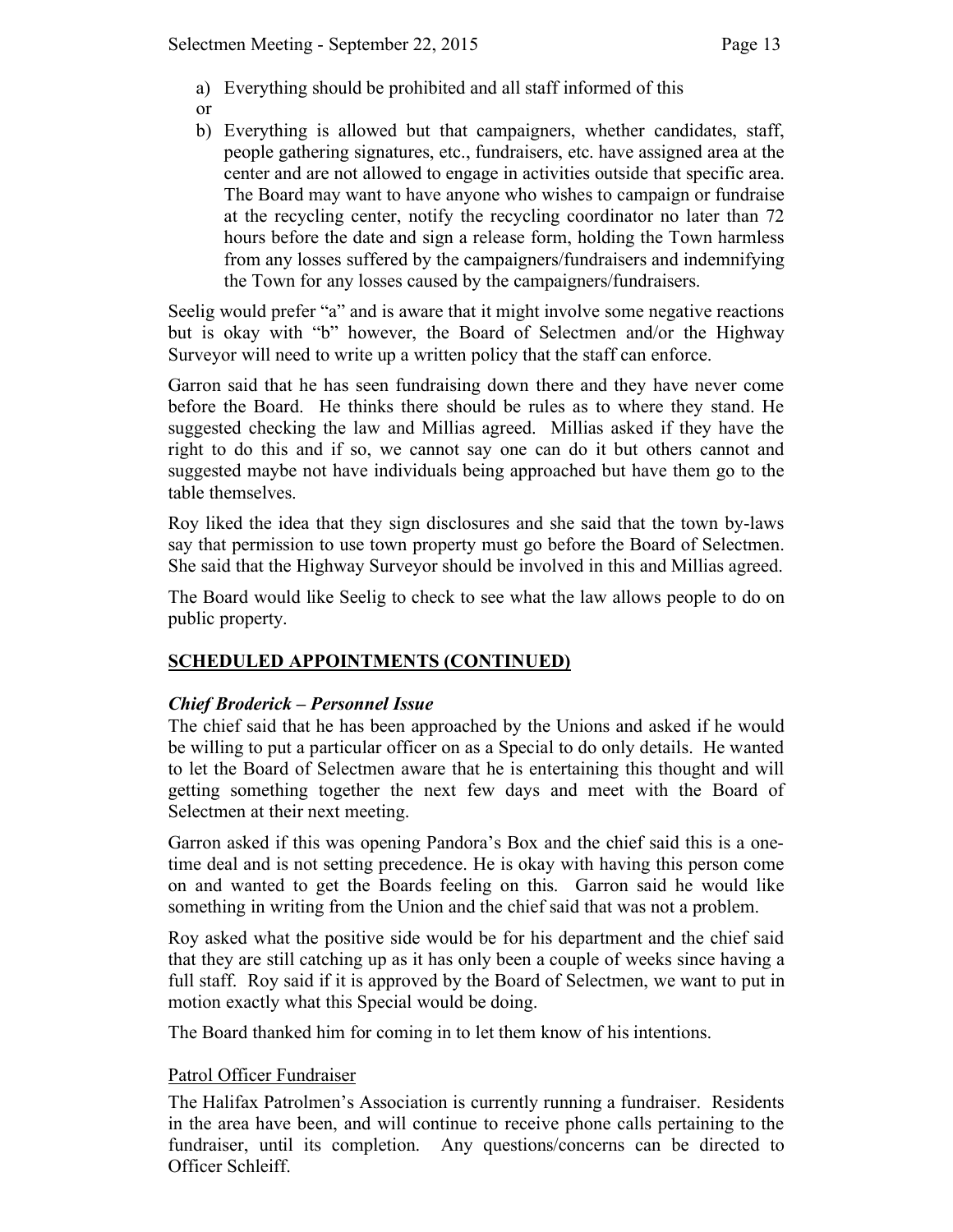# **GENERAL MAIL / DISCUSSIONS (CONTINUED)**

## Route 58 Boat Ramp Closing

Seelig has talked with Jack Shepperd of the MA Office of Fishing and Boating Access who said that given the conditions in West Monponsett Pond and that the Board of Health has officially closed the pond for recreational use, the Town can shut off the boat ramp on Route 58 (along with the boat ramp at  $4<sup>th</sup>$  Avenue off Lingan Street). Sawhorses will have to be put up and a press release sent out. The Board of Health is okay with this. Roy mentioned that there have been advisories placed at the boat ramp.

Seeing as Chief Broderick was in the audience he was in the loop about the closings. Roy asked the chief if there were any fishing derbies coming up as they would be affected by this. The chief said that he thinks if this is going through fish and wildlife that they would let their permitting people know not to issue any permits but he will make sure that if any do come up for the West Monponsett he'll let them know what is going on.

Moved by Garron and seconded by Millias, the Board unanimously voted to close the boat ramp on Route 58 and the boat ramp on  $4<sup>th</sup>$  Avenue off Lingan Street.

Roy asked what if someone attempts to move the saw horses. Chief Broderick said he believes the public access on Rt. 58 has a gate that can be closed off at the street level and at  $4<sup>th</sup>$  Avenue there use to be a steel cable put across the water so they could not get boats in the water. If there is no gate on Rt. 58 he thinks Highway could put a cable at the street level.

Roy asked how he would enforce this and the chief said that it would be a trespassing issue and he would have to look at the fish and wildlife law enforcement side of it. Because the department does not have access to the water any more (do not have boat) he would need to ask the fire department to use their rescue boat and/or rely on the Environmental Police to do any enforcement on the water.

Garron asked about the ramp (privately owned) across the street from Our Lady of the Lake Church as it is a way for boats to get in. The chief said that particular area is kind of grown over but there is always a way to get on the water if someone really wants to not to mention that there is the Hanson side of the pond.

Roy said as for the East Monponsett boat ramp on Rt. 36 it is only Halifax residents who have access to it because you need a recycling sticker to park your vehicle in the parking lot. The chief said they can put their boat in anywhere on East Monponsett they just cannot park their car in the parking lot. He brought up the point that if even though access to West Monponsett is being closed off and East Monponsett is not, how you can stop access from east not to go to west because they are one body. Roy said that he is right because you can pass through using the underpass and said that had not been discussed seeing as East Monponsett is not closed.

Roy said that there may be an overflow of boaters on East Monponsett and the chief said he'll keep an eye on it. Garron said this may happen on the weekends and Roy also said that the weather is changing so there may be less and less people on the pond.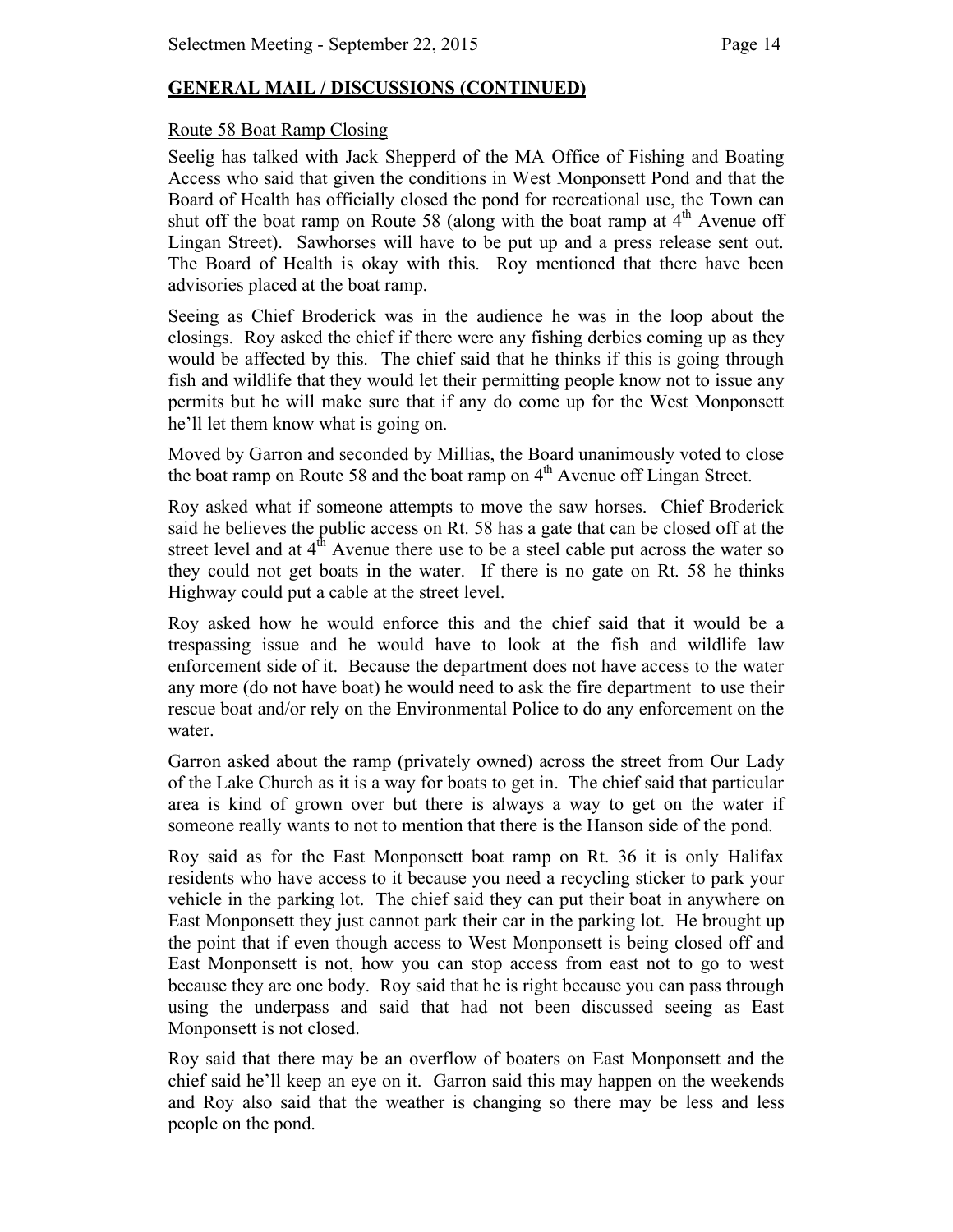### Surplus Phones - COA

No one has any interest in the phone equipment that the COA has therefore Seelig is suggesting that the Board vote to have COA throw out the equipment.

Moved by Garron and seconded by Millias, the Board unanimously voted that the phone equipment be thrown out.

## Cable Programming Quota

The Planning Board would like their meeting taped but under the policies of the compact with Carver and Plympton, Halifax has 100 "programs" in its quota. The quota does not include Town Meetings, but includes Board of Selectmen, Finance Committee and School Committee meetings and events (Holidays in Halifax, Halifax in Lights, Memorial Day Parade, CoA Cookout). It is up to the Board of Selectmen to decide how to allocate these spots. Seelig plans on notifying the departments about this and ask Area 58 to make sure that any requests they receive are reviewed by the Board. Seelig suggested that if there was a special Planning Board meeting they wanted tape then that could be done.

### Halifax in Lights

Seelig is recommending that the Board send a letter to Halifax in Lights members Ed Bryan and Vanessa Bryan to confirm whether they wish to continue to serve on the Committee and, if they do, that the Board of Selectmen expects them to attend meetings.

Roy thought that it would be a good idea to send a letter asking if they are still interested in serving.

Moved by Garron and seconded by Millias, the Board unanimously voted to send a letter to Ed Bryan and Vanessa Bryan asking if they are still interested in serving on the Halifax in Lights Committee.

### Bond Release – 138 Holmes Street

Moved by Garron and seconded by Millias, the Board unanimously voted to release the \$5,000 bond that was issued by Columbia Gas of Massachusetts held in connection with Permit #2013-28 for work done at 138 Holmes Street.

# Recycling Abatements

Moved by Garron and seconded by Millias, the Board unanimously voted to deny abatement on bill numbers #2575, #1527, #1575 and #1576 on the basis that confirmation was received from the private hauler that the resident does participate in their recycling program.

Moved by Garron and seconded by Millias, the Board unanimously voted to abate \$25 from Bill #522 on the basis it is a seasonal home and the owners have provided proof that the house is shut down for six months or more.

Moved by Garron and seconded by Millias, the Board unanimously voted to abate \$25 from Bill #994 and #995 on the basis that these are seasonal homes and the owner has provided proof that the houses are shut down for six months or more.

Moved by Garron and seconded by Millias, the Board unanimously voted to grant an abatement for Bill #2585 in the amount of \$50 on the basis that a occupancy permit has not been issued on the property.